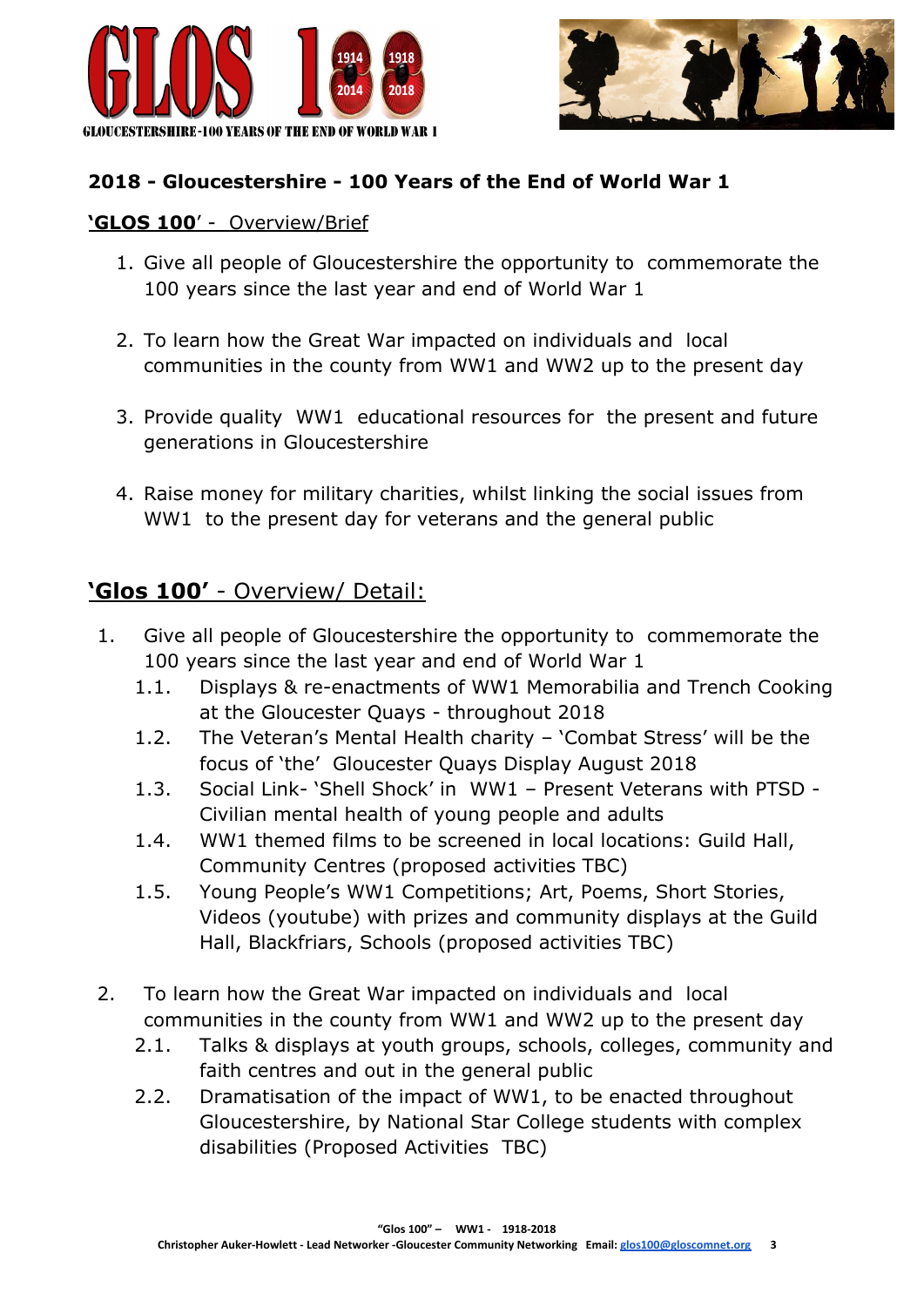



- 3. Provide quality WW1 educational resources for the present and future generations in Gloucestershire:
	- 3.1. Setting up a website, with the aim to 'Network Up' all the WW1 activities taking place in Gloucestershire and have educational links to other WW1 themed educational internet resources
	- 3.2. Displays for the following themes of WW1 Present Day :
		- a. The Role of Diverse Ethnic Groups WW1: These groups were brought from all over the British Empire to fight in WW1
		- b. Women's Rights and Gains WW1: A look at their service in the Home Front, in part, working in areas such as munitions, farming etc
		- c. Mental Health WW1: 'Shell Shock' of soldiers in WW1; present day Veterans with PTSD; Civilian mental health of young people and adults
		- d. Disability WW1: The lack of any agency support for injured Veterans after WW1; forming of the Royal British Legion in 1921 to the present day society wanting to support Veterans and their families impacted by recent conflicts; the main military charities contact details
		- e. Underaged Soliders in WW1: Underaged recruiting of volunteers supplying the front line
	- 3.3. Oral histories taken, via interviews, from people who were impacted by WW1
- 4. Raise money for military charities, whilst linking the social issues from WW1 to the present day for veterans and the general public:
	- 4.1. Asking young people and adults to carry out 100 x sponsored activities: 100 sit-ups, Swim 100 Lengths etc
	- 4.2. A veteran will carry out a sponsored 100 miles wheelchair push, linking up all the Military Establishments in Gloucestershire
	- 4.3. Community Groups making 100 items and collecting donations for knitting 100 poppies, 100 flower bouquets to give to 'lonely people' etc